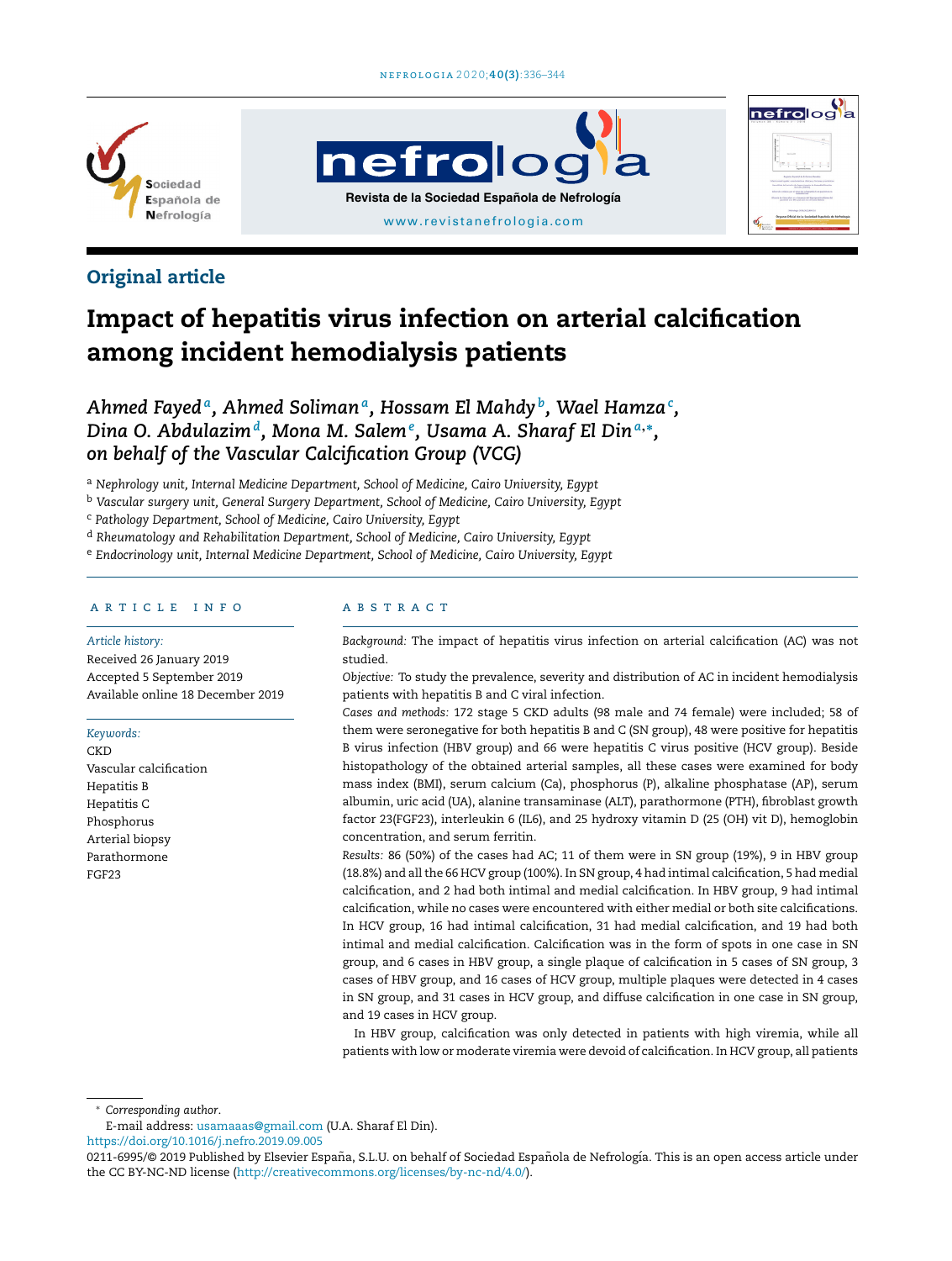with low viremia had intimal solitary plaque of calcification, all patients with moderate viremia had multiple plaques of medial calcification, while all patients with high viremia had diffuse intimal and medial calcification. Both groups of viral hepatitis were significantly different in comparison to SN group in either distribution or calcification score (*P* < 0.001 in all).

HBV group had significantly lower serum P, CaxP and PTH in comparison to SN group  $(4.6 \pm 0.66$  vs.  $5.45 \pm 0.77$  mg/dL,  $36.4 \pm 7.2$  vs.  $44.1 \pm 8.69$ , and  $348 \pm 65.4$  vs. 405.9 ± 83.2 pg/mL, *P* < 0.001, <0.001, and 0.035 respectively). On the other hand, HCV group did not show any significant difference in any of the studied parameters compared to SN group.

*Conclusion:* HCV positive patients are more prone to develop AC that is more extensive. HBV positive patients were less likely to have arterial medial calcification, probably related to lower serum phosphorus, CaxP product and PTH. HCV infection should be added as risk factor for AC among CKD patients. Further studies are needed to confirm these findings.

© 2019 Published by Elsevier España, S.L.U. on behalf of Sociedad Española de Nefrología. This is an open access article under the CC BY-NC-ND license [\(http://creativecommons.](http://creativecommons.org/licenses/by-nc-nd/4.0/) [org/licenses/by-nc-nd/4.0/](http://creativecommons.org/licenses/by-nc-nd/4.0/)).

#### Impacto de la infección por el virus de la hepatitis en la calcificación arterial en nuevos pacientes en hemodiálisis

#### r e s u m e n

*Antecedentes:* No se había estudiado el impacto de la infección por el virus de la hepatitis en la calcificación arterial (CA).

*Objetivo:* Estudiar la prevalencia, la intensidad y la distribución de la CA en nuevos pacientes en hemodiálisis con infección por hepatitis B y C.

*Casos y métodos:* Se incluyeron 172 pacientes con ERC en estadio 5 (98 varones 74 mujeres); 58 de ellos eran seronegativos para el virus de la hepatitis B y de la hepatitis C (grupo SN), 48 eran positivos para infección por el virus de la hepatitis B (grupo VHB) y 66 eran positivos para el virus de la hepatitis C (grupo VHC). Además de analizar la histopatología de las muestras arteriales obtenidas, todos estos casos se examinaron para determinar el índice de masa corporal (IMC), la concentración sérica de calcio (Ca), el fósforo (P), la fosfatasa alcalina (FA), la albúmina sérica, el ácido úrico (AU), la alanina transaminasa (ALT), la paratohormona (PTH), el factor de crecimiento de fibroblastos 23 (FGF23), la interleucina 6 (IL6) y la 25 hidroxivitamina D (25 (OH)), la concentración de hemoglobina y la ferritina sérica.

*Resultados:* Ochenta y seis (50%) de los casos presentaron CA; 11 del grupo SN (19%), 9 del grupo VHB (18,8%) y los 66 del grupo VHC (100%). En el grupo SN, 4 presentaron calcificación de la íntima, 5 calcificación de la media y 2 calcificación tanto de la íntima como de la media. En el grupo de VHB, 9 presentaron calcificación de la íntima, mientras que no se hallaron casos de calcificación de la media ni de calcificación de ambas capas. En el grupo de VHC, 16 presentaron calcificación de la íntima, 31 calcificación de la media y 19 calcificación tanto de la íntima como de la media. La calcificación se presentó en forma de puntos en un caso del grupo SN y en 6 casos del grupo VHB; en forma de una sola placa de calcificación en 5 casos del grupo SN, 3 casos del grupo VHB y 16 casos del grupo VHC; en forma de múltiples placas en 4 casos del grupo SN y 31 casos del grupo VHC; y en forma de calcificación difusa en un caso del grupo SN y 19 casos del grupo VHC.

En el grupo VHB, solo se detectó calcificación en pacientes con viremia alta, mientras que todos los pacientes con viremia baja o moderada no presentaron calcificación. En el grupo VHC, todos los pacientes con viremia baja presentaron una sola placa de calcificación en la íntima, todos los pacientes con viremia moderada presentaron múltiples placas de calcificación de la media y todos los pacientes con viremia alta presentaron calcificación difusa de la íntima y la media. Ambos grupos de hepatitis vírica fueron significativamente diferentes en comparación con el grupo SN tanto en la distribución como en la puntuación de calcificación (p < 0,001 en todos).

El grupo VHB presentó concentraciones séricas de P, CaxP y PTH, significativamente menores respecto a las del grupo SN (4,6 ± 0,66 frente a 5,45 ± 0,77 mg/dl, 36,4 ± 7,2 frente a 44,1 ± 8,69 y 348 ± 65,4 frente a 405,9 ± 83,2 pg/ml; p < 0,001, p < 0,001 y p < 0,035, respectivamente).

*Palabras clave:* ERC Calcificación vascular Hepatitis B Hepatitis C Fósforo Biopsia arterial Paratohormona FGF23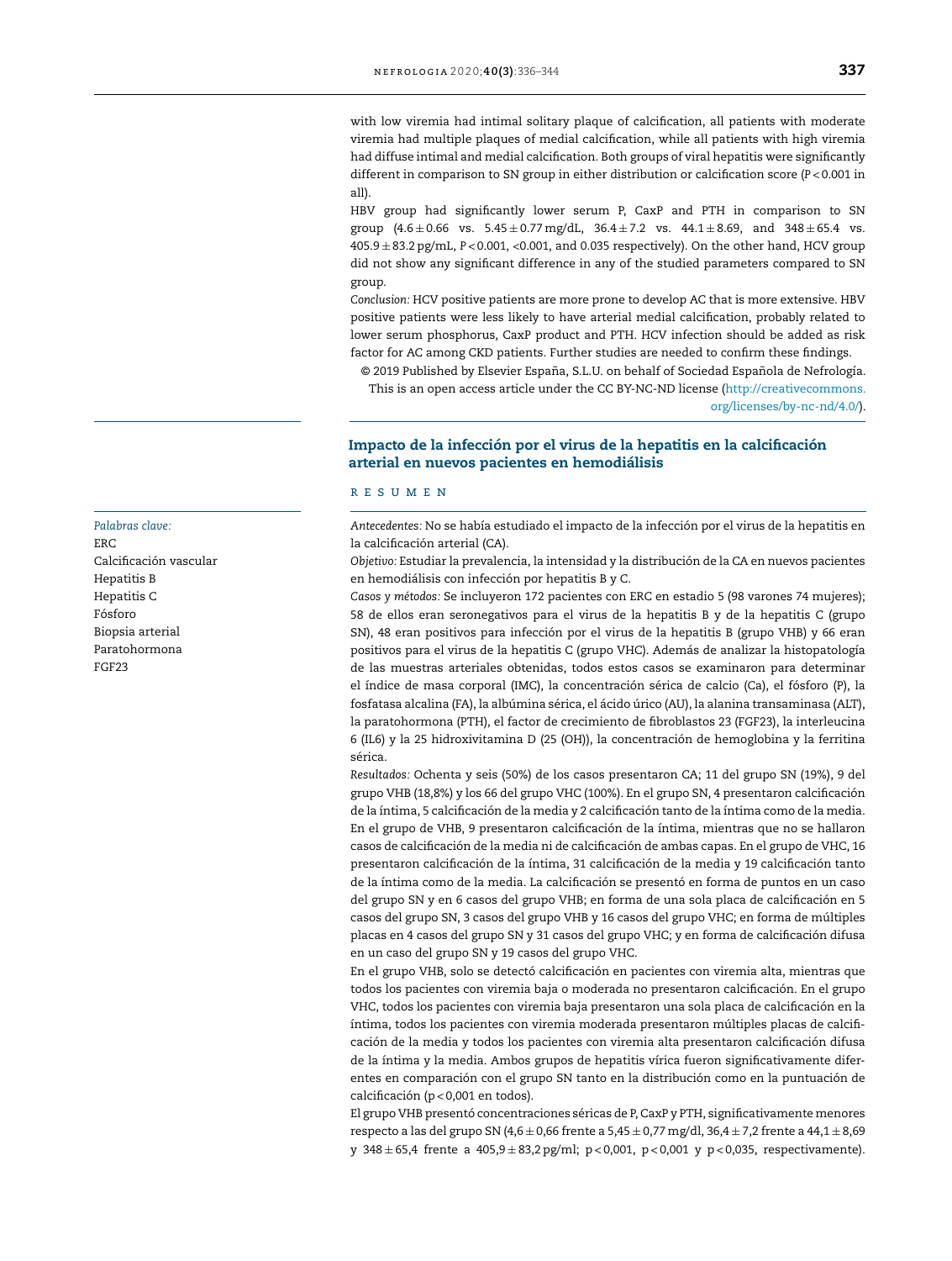Por el contrario, el grupo VHC no mostró ninguna diferencia significativa en ninguno de los parámetros estudiados respecto al grupo SN. Los pacientes positivos para el VHC tienen más tendencia a desarrollar CA más extensa. Los pacientes positivos para el VHB presentaron menor probabilidad de presentar calcificación de la media arterial, probablemente relacionada con concentraciones séricas menores de fósforo, producto de CaxP y PTH. La infección por VHC debe añadirse como factor de riesgo para la CA en los pacientes con ERC. Se precisan más estudios para confirmar estos resultados.

© 2019 Publicado por Elsevier España, S.L.U. en nombre de Sociedad Española de Nefrología. Este es un artículo Open Access bajo la licencia CC BY-NC-ND ([http://](http://creativecommons.org/licenses/by-nc-nd/4.0/) [creativecommons.org/licenses/by-nc-nd/4.0/\)](http://creativecommons.org/licenses/by-nc-nd/4.0/).

#### Introduction

AC is one of the predictors of increased cardiovascular mortality among CKD patients. $1$  AC affects almost all arteries within the body of CKD patients. $2,3$  In these patients, AC develops within the tunica intima on top of atherosclerotic disease or in the tunica media induced by local inflammation, elastin degradation, vascular smooth muscle cell degeneration, or phenotypic switch within smooth muscle cells. $4,5$ Beside the variations in anatomical location and histologic site within the arterial wall, AC in CKD patients also varies in its pattern of presentation. Micro calcification or spotty calcification usually complicates atherosclerotic plaques. This type of calcification is usually difficult to diagnose using regular radiologic techniques. AC might present as solitary plaque of calcification within the intimal or the medial layers, as multiple plaques or diffuse calcification that usually involve the medial layer.<sup>5-9</sup> While spotty calcification negatively affects atheromatous plaque stability,<sup>[9](#page-8-0)</sup> plaque and diffuse calcifi-cation increase arterial wall stiffness.<sup>[7](#page-8-0)</sup> The underlying risk factors of accelerated AC in CKD patients are divided into clas-sic and non-classic factors.<sup>[10](#page-8-0)</sup>

Hepatitis B and C viral infections are frequently encountered among pre-dialysis CKD patients. $11,12$  The association between viral hepatitis and AC among incident hemodialysis CKD patients was not previously looked for.

#### Aim of work

The aim of this study is to estimate the prevalence, severity and distribution of arterial wall calcification in incident hemodialysis patients undergoing radio-cephalic vascular access surgery for hemodialysis in a trial to look for the impact of hepatitis B and C viral infection on these parameters.

#### Patients and methods

The patients recruited in this study were candidates for creation of radio-cephalic fistula as a vascular access for hemodialysis. All sero-negative patients underwent this procedure in Cairo University hospitals, while most of the hepatitis positive patients underwent this procedure in 2 fever hospitals within the Cairo city capital, namely, Abbasia and Imbaba fever hospitals. 172 stage 5 CKD adults (98 male and 74 female) were included; 58 of them were sero-negative for both hepatitis B and C (SN group), 48 were positive for hepatitis B virus infection (HBV group) and 66 were hepatitis C virus positive (HCV group). Polymease chain reaction (PCR) was done for HBV DNA polymerase to confirm active infection in HBV group. According to the magnitude of viremia, HBV patients were subdivided into low  $(16-10^3 \text{ copies/mL})$ , moderate ( $>10^3$ –10<sup>5</sup> copies/ml), and high viremia ( $>10^5$  copies/ml). Similarly, PCR for HCV RNA was done for HCV group and were subdivided into low  $(16-10^3 \text{ copies/ml})$ , moderate  $(>10<sup>3</sup>-10<sup>6</sup>$  copies/ml), and high viremia ( $>10<sup>6</sup>$  copies/ml).

An arterial tissue biopsy including all layers of the artery wall was selected carefully during the creation of the radiocephalic fistula and thoroughly excised from both arterial walls dedicated for the anastomosis with an approximate length equal to the planned anastomotic suture line and a width of 1 mm. The arterial biopsy specimens were formalinfixed, processed in alcohol, cleared in xylene and incubated in paraffin blocks. Four sets of slides were prepared from serial cuts (5  $\upmu$  thick); stained with hematoxylin/eosin, Masson's trichrome, Alizarin red and Verhoeff-van Gieson stains. All stained slides were examined under light microscope to evaluate the presence of arterial wall calcification, the site of calcification if restricted to intimal, medial or both layers and the extent of the deposits in the arterial wall if discrete intimal spots of calcification, single segment of calcification involving one  $10\times$  field, more than one  $10\times$  field of calcification, or diffuse arterial wall calcification.

In addition, BMI, serum Ca, P, AP, serum albumin, UA, ALT, intact PTH, intact FGF23, IL6, and 25 (OH) vit D, hemoglobin concentration, and serum ferritin were estimated in all cases. Blood samples were collected after 6h fasting and then centrifuged to separate plasma that was either immediately assayed or stored below −70 ◦C. Serum level of Intact PTH was determined by enzyme-amplified sensitivity immunoassay (Roche Diagnostics, IN, USA). Intact FGF23 was measured by using a two-site (NH2-terminal/C-terminal) enzyme-linked immunosorbent assay (Immutopics, CA, USA). Serum IL6 was measured using ELISA (Bioscience, ESP) immediately after blood collection. Assays were performed according to the manufacturer's guidelines. The sensitivity of the kit was 2 pg/ml and inter- and intra-assay assessments of reliability of the kits were conducted. Serum 25 (OH) vit D was assessed using HPLC.

Statistical analysis was done by SPSS computer package. Quantitative variables were summarized using mean  $\pm$  S.D. Comparison between groups was evaluated using Student's *t*-test. Comparison between more than 2 independent groups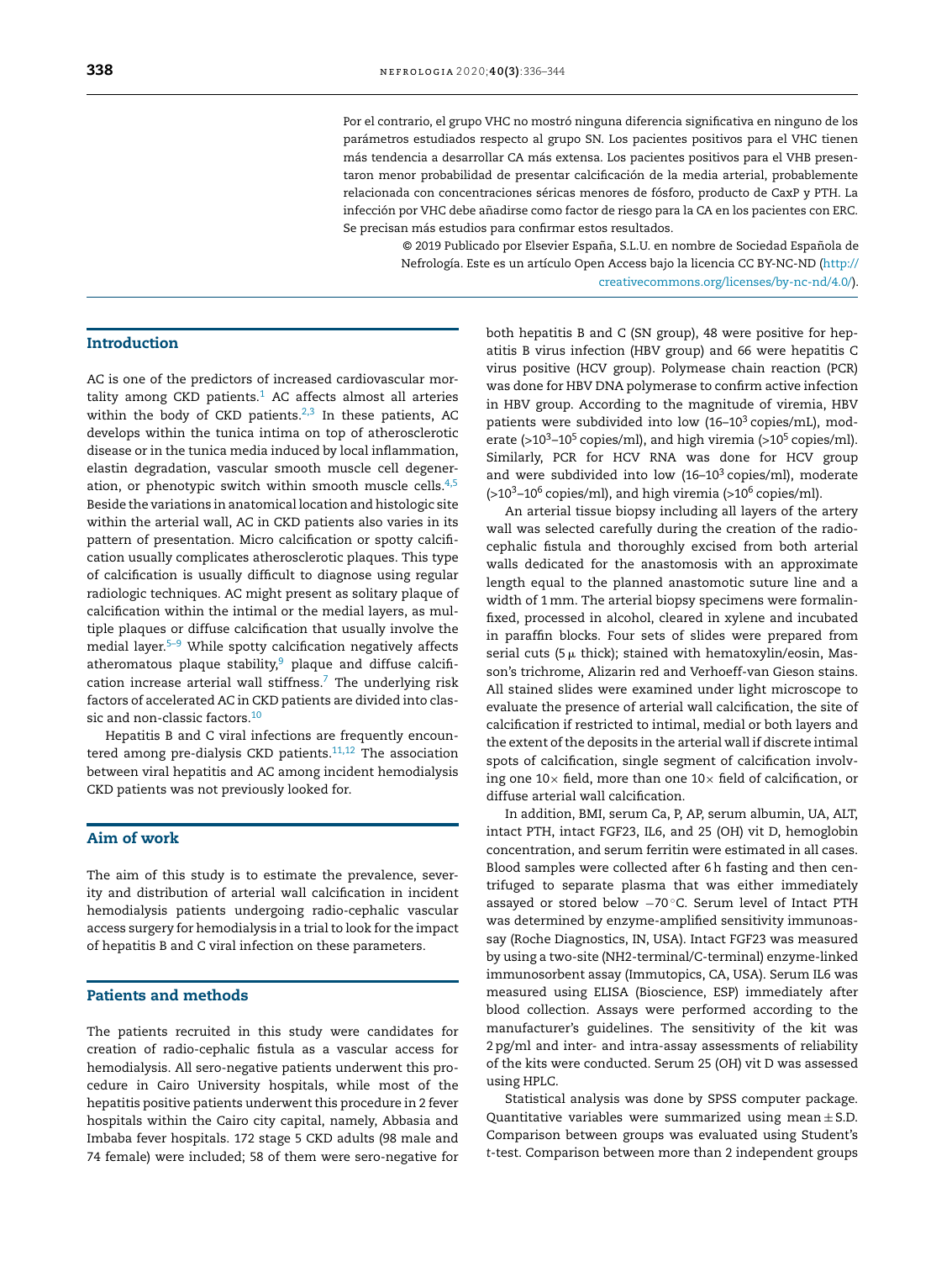<span id="page-3-0"></span>

| Table 1 – Site and Pattern of calcification in the 3 studied groups. |                                                  |                |                   |               |  |  |  |  |  |  |  |  |
|----------------------------------------------------------------------|--------------------------------------------------|----------------|-------------------|---------------|--|--|--|--|--|--|--|--|
| Site of calcification in the 3 studied groups                        |                                                  |                |                   |               |  |  |  |  |  |  |  |  |
| Site of calcification<br>Study group                                 | Intimal                                          | Medial         |                   |               |  |  |  |  |  |  |  |  |
| Sero-negative group                                                  | 4/58(6.9%)                                       |                | 5/58(8.6%)        | 2/58(3.45%)   |  |  |  |  |  |  |  |  |
| HBV group                                                            | 9/48 (18.8%)                                     |                | 0/48(0%)          | 0/48(0%)      |  |  |  |  |  |  |  |  |
| HCV group                                                            | 16/66 (24.2%)                                    |                | 31/66 (47%)       | 19/66 (28.9%) |  |  |  |  |  |  |  |  |
| P value                                                              |                                                  | < 0.001        |                   |               |  |  |  |  |  |  |  |  |
|                                                                      | Pattern of calcification in the 3 studied groups |                |                   |               |  |  |  |  |  |  |  |  |
| Pattern of calcification                                             | Spots                                            | Single segment | Multiple segments | Diffuse       |  |  |  |  |  |  |  |  |
| Study group                                                          |                                                  |                |                   |               |  |  |  |  |  |  |  |  |
| Sero-negative group                                                  | 1/58(1.7%)                                       | 5/58(8.6%)     | 4/58(6.9%)        | 1/58(1.7%)    |  |  |  |  |  |  |  |  |
| HBV group                                                            | 6/48 (12.5%)                                     | 3/48(6.25%)    | 0/48(0%)          | 0/48(0%)      |  |  |  |  |  |  |  |  |
| HCV group                                                            | 0/66(0%)                                         | 16/66 (24.1%)  | 31/66 (47%)       | 19/66 (28.9%) |  |  |  |  |  |  |  |  |
| P value                                                              |                                                  |                | < 0.001           |               |  |  |  |  |  |  |  |  |

#### Table 2 – Site of calcification and calcification score in seronegative versus hepatitis B & C positive patients according to severity of viremia.

| HBV viremia           |                 |             |            |                |         |  |  |  |  |
|-----------------------|-----------------|-------------|------------|----------------|---------|--|--|--|--|
|                       | None            | Low         | Moderate   | High           | P value |  |  |  |  |
| Site of calcification |                 |             |            |                |         |  |  |  |  |
| $Mean \pm SD$         | $1.25 \pm 1.14$ | $0 \pm 0$   | $0 \pm 0$  | $1\pm 0$       | < 0.001 |  |  |  |  |
| Median(iqr)           | $1(0-2)$        | $0(0-0)$    | $O(O - O)$ | $1(1-1)$       |         |  |  |  |  |
| Calcification score   |                 |             |            |                |         |  |  |  |  |
| $Mean \pm SD$         | $1.84 \pm 1.56$ | $0 \pm 0$   | $0 \pm 0$  | $1.33 \pm 0.5$ | < 0.001 |  |  |  |  |
| Median(iqr)           | $2(0-3)$        | $4(0-0)$    | $0(0-0)$   | $1(1-2)$       |         |  |  |  |  |
|                       |                 | HCV viremia |            |                |         |  |  |  |  |
|                       | None            | Low         | Moderate   | High           | P value |  |  |  |  |
| Site of calcification |                 |             |            |                |         |  |  |  |  |
| $Mean \pm SD$         | $0.27 \pm 0.64$ | $1\pm 0$    | $2 \pm 0$  | $3\pm0$        | < 0.001 |  |  |  |  |
| Median(iqr)           | $0(0-0)$        | $1(1-1)$    | $2(2-2)$   | $3(3-3)$       |         |  |  |  |  |
| Calcification score   |                 |             |            |                |         |  |  |  |  |
| $Mean \pm SD$         | $1.18 \pm 0.53$ | $2\pm 0$    | $3\pm 0$   | $4\pm0$        | < 0.001 |  |  |  |  |
| Median(iqr)           | $1(1-1)$        | $2(2-2)$    | $3(3-3)$   | $4(4-4)$       |         |  |  |  |  |

#### Table 3 – Demographic and laboratory parameters in seronegative versus hepatitis B positive patients.

| Item                     | Seronegative (58) |                  | Hepatitis B positive (48) |                 | P value |
|--------------------------|-------------------|------------------|---------------------------|-----------------|---------|
|                          | Range             | $Mean \pm S.D.$  | Range                     | Mean $\pm$ S.D. |         |
| Age (years)              | $24 - 62$         | $41 \pm 9.63$    | $25 - 62$                 | $42 \pm 9.79$   | 0.52    |
| BMI $(kg/m2)$            | $17.5 - 30$       | $22.9 \pm 3.28$  | $17.5 - 30$               | $22.6 \pm 3.26$ | 0.91    |
| ALT (IU/L)               | $15 - 94$         | $37 \pm 25.6$    | $15 - 78$                 | $26.5 \pm 9.9$  | < 0.001 |
| Alk. phosphatase (IU/L)  | 134-200           | $160 \pm 17.02$  | 124-200                   | $161 \pm 14.6$  | 0.81    |
| Serum albumin (g/dL)     | $3 - 4.1$         | $3.7 \pm 0.23$   | $3 - 4.1$                 | $3.6 \pm 0.26$  | 0.3     |
| S. calcium (mg/dL)       | $6.7 - 10$        | $8 \pm 0.85$     | $6.2 - 10$                | $8.05 \pm 0.73$ | 0.81    |
| S. phosphorus (mg/dL)    | $3.5 - 7$         | $5.45 \pm 0.77$  | $3 - 5.8$                 | $4.6 \pm 0.66$  | < 0.001 |
| $Ca \times P$ product    | $25.2 - 64$       | $44.1 \pm 8.69$  | $23.1 - 56.3$             | $36.4 \pm 7.2$  | < 0.001 |
| Serum PTH (pg/mL)        | $307 - 613$       | $405.9 \pm 83.2$ | 307-536                   | $348 \pm 65.4$  | 0.035   |
| Serum IL6 (ng/L)         | $21 - 41$         | $25 \pm 5.58$    | $21 - 41$                 | $24 \pm 4.6$    | 0.082   |
| S. 25 OH vit $D$ (ng/mL) | $8 - 32$          | $15.4 \pm 5.76$  | $8.7 - 32$                | $17.7 \pm 6.07$ | 0.24    |
| $S.FGF23$ (ng/mL)        | 209-312           | $257 \pm 24.1$   | 211-310                   | $261 \pm 24.5$  | 0.27    |
| S. Uric acid (mg/dL)     | $2.5 - 14$        | $5 \pm 2.44$     | $2.5 - 11$                | $5.1 \pm 1.6$   | 0.58    |
| Hemoglobin conc. (g/dL)  | $6.5 - 14.3$      | $9.55 \pm 1.86$  | $5.9 - 15.6$              | $9.55 \pm 1.95$ | 0.21    |
| S. ferritin (ng/mL)      | 113-191.1         | $162 \pm 21.71$  | 113-195                   | $167 \pm 18.7$  | 0.19    |

BMI, body mass index; ALT, serum alanine transaminase; PTH, parathyroid hormone; IL6, interleukin 6; 25 OH vit D, 25 hydroxy vitamin D; FGF23, fibroblast growth factor 23.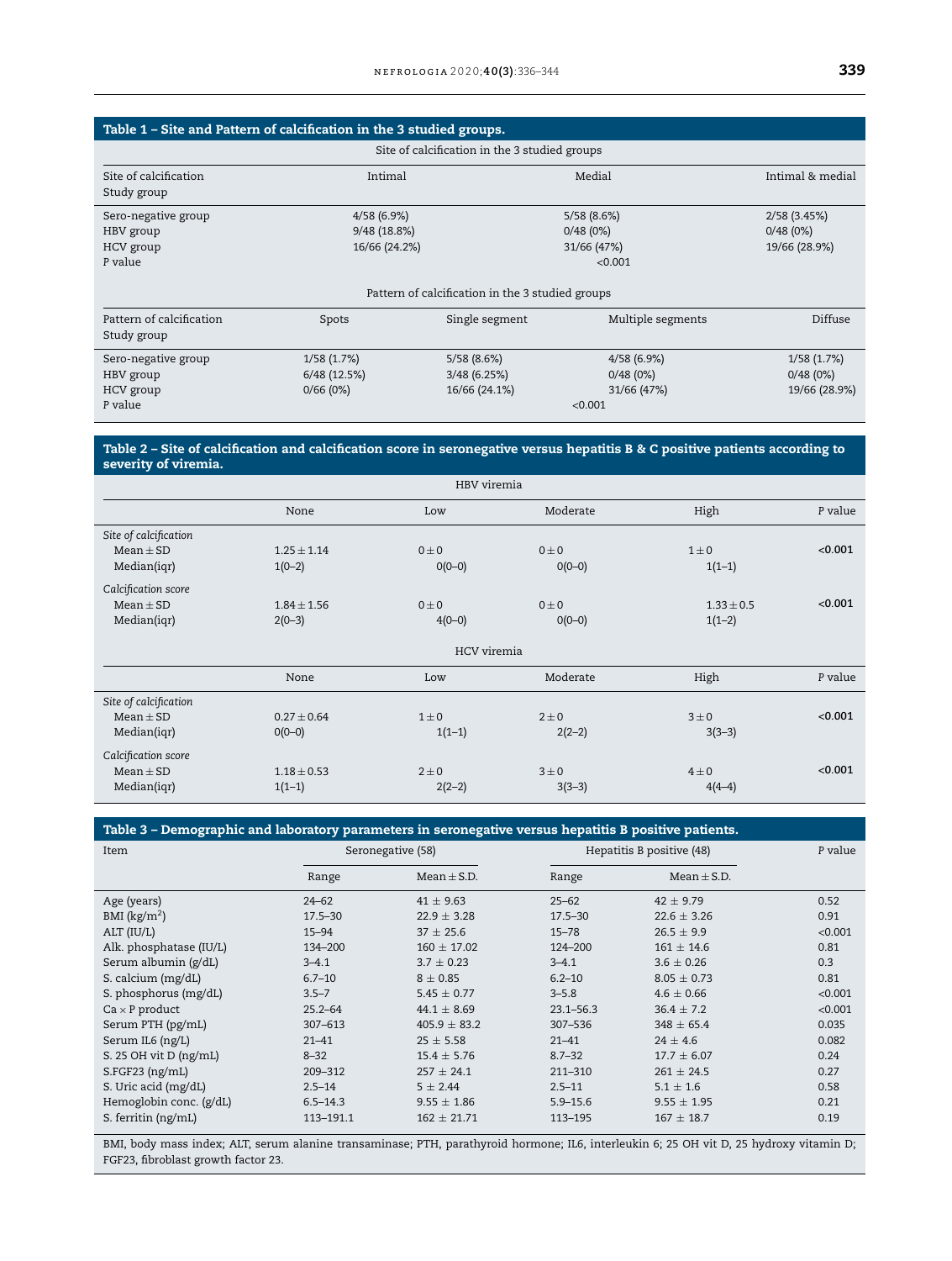<span id="page-4-0"></span>

| Table 4 – Demographic and laboratory parameters in seronegative versus hepatitis B positive patients according to severity of viremia. |                |                   |                |                  |                       |                                                                                                                                                                                                                                                 |                    |                 |         |         |  |  |
|----------------------------------------------------------------------------------------------------------------------------------------|----------------|-------------------|----------------|------------------|-----------------------|-------------------------------------------------------------------------------------------------------------------------------------------------------------------------------------------------------------------------------------------------|--------------------|-----------------|---------|---------|--|--|
| Item                                                                                                                                   |                | Seronegative (58) |                |                  |                       | Hepatitis B positive (48)                                                                                                                                                                                                                       |                    |                 | F value | P       |  |  |
|                                                                                                                                        |                |                   |                | Low viremia (14) | Moderate viremia (25) |                                                                                                                                                                                                                                                 | Severe viremia (9) |                 |         |         |  |  |
|                                                                                                                                        | Range          | Mean $\pm$ S.D.   | Range          | $Mean \pm S.D.$  | Range                 | $Mean \pm S.D.$                                                                                                                                                                                                                                 | Range              | $Mean \pm S.D.$ |         |         |  |  |
| Age (years)                                                                                                                            | $24 - 62$      | $41 \pm 9.63$     | $25 - 62$      | $40.5 \pm 14.6$  | $30 - 55$             | $41 \pm 7.3$                                                                                                                                                                                                                                    | $41 - 55$          | $45 \pm 5.7$    | 0.81    | 0.49    |  |  |
| BMI $(kg/m2)$                                                                                                                          | $17.5 - 30$    | $22.9 \pm 3.28$   | $17.5 - 27$    | $19.5 \pm 3.37$  | $17.5 - 28$           | $23 \pm 2.24$                                                                                                                                                                                                                                   | $18.5 - 30$        | $22.6 \pm 4.43$ | 2.49    | 0.065   |  |  |
| ALT (IU/L)                                                                                                                             | $15 - 94$      | $37 \pm 25.6$     | $15 - 37$      | $26.5 \pm 7.6$   | $18 - 78$             | $27 \pm 11.97$                                                                                                                                                                                                                                  | $17 - 36$          | $26 \pm 6.6$    | 5.5     | 0.0012  |  |  |
| Alk. phosphatase (IU/L)                                                                                                                | 134-200        | $160 \pm 17.02$   | 144-194        | $163 \pm 12.7$   | 138-200               | $160 \pm 15.4$                                                                                                                                                                                                                                  | 124-170            | $158 \pm 14.6$  | 0.77    | 0.51    |  |  |
| Serum albumin (g/dL)                                                                                                                   | $3 - 4.1$      | $3.7 \pm 0.23$    | $3 - 4.1$      | $3.65 \pm 0.33$  | $3.2 - 3.9$           | $3.6 \pm 0.19$                                                                                                                                                                                                                                  | $3.2 - 4$          | $3.4 \pm 0.3$   | 1.2     | 0.3     |  |  |
| S. calcium (mg/dL)                                                                                                                     | $6.7 - 10$     | $8 \pm 0.85$      | $7.2 - 9.7$    | $8.15 \pm 0.64$  | $6.9 - 10$            | $8 \pm 0.77$                                                                                                                                                                                                                                    | $6.2 - 8.5$        | $7.9 \pm 0.73$  | 0.77    | 0.51    |  |  |
| S. phosphorus (mg/dL)                                                                                                                  | $3.5 - 7$      | $5.45 \pm 0.77$   | $3 - 5.8$      | $4.6 \pm 0.71$   | $3.4 - 5.4$           | $4.8 \pm 0.63$                                                                                                                                                                                                                                  | $3 - 5.5$          | $4.3 \pm 0.71$  | 10.6    | < 0.001 |  |  |
| $Ca \times P$ product                                                                                                                  | $25.2 - 64$    | $44.1 \pm 8.69$   | 26.4-56.3      | $37 \pm 7.13$    | 24.48-54              | $38.5 \pm 7.7$                                                                                                                                                                                                                                  | $23.1 - 43.5$      | $35.7 \pm 6$    | 6.34    | < 0.001 |  |  |
| Serum PTH (pg/mL)                                                                                                                      | $307 - 613$    | $405.9 \pm 83.2$  | 307-466        | $378 \pm 62$     | 307-536               | $383 \pm 73.5$                                                                                                                                                                                                                                  | 307-439            | $360 \pm 42$    | 1.63    | 0.19    |  |  |
| Serum IL6 (ng/L)                                                                                                                       | $21 - 41$      | $25 \pm 5.58$     | $21 - 33$      | $23.9 \pm 2.88$  | $21 - 41$             | $23.7 \pm 5.44$                                                                                                                                                                                                                                 | $21 - 33$          | $24 \pm 4.4$    | 1.15    | 0.33    |  |  |
| S. 25 OH vit $D$ (ng/mL)                                                                                                               | $8 - 32$       | $15.4 \pm 5.76$   | $10.6 - 23$    | $18.8 \pm 4.8$   | $8.7 - 32$            | $16.8 \pm 6.5$                                                                                                                                                                                                                                  | $8.7 - 26.8$       | $16.8 \pm 7.2$  | 0.5     | 0.68    |  |  |
| $S.FGF23$ (ng/mL)                                                                                                                      | 209-312        | $257 \pm 24.1$    | 225-310        | $258.5 \pm 25.5$ | 220-298               | $274 \pm 19.4$                                                                                                                                                                                                                                  | 211-274            | $226 \pm 20$    | 5.3     | 0.002   |  |  |
| S. Uric acid (mg/dL)                                                                                                                   | $2.5 - 14$     | $5 \pm 2.44$      | $2.5 - 8$      | $4.8 \pm 1.38$   | $3.5 - 11$            | $5.9 \pm 1.6$                                                                                                                                                                                                                                   | $2.5 - 8.2$        | $5.1 \pm 2.08$  | 0.46    | 0.71    |  |  |
| Hemoglobin conc. (g/dL)                                                                                                                | $6.5 - 14.3$   | $9.55 \pm 1.86$   | $8 - 15.6$     | $10.65 \pm 2.19$ | $7.3 - 15$            | $9.3 \pm 1.58$                                                                                                                                                                                                                                  | $5.9 - 14.3$       | $10 \pm 2.4$    | 1.7     | 0.17    |  |  |
| S. ferritin (ng/mL)                                                                                                                    | 113-191.1<br>. | $162 \pm 21.71$   | 141-184.5<br>. | $172.5 \pm 13.6$ | 113-195               | $162 \pm 22$<br>$\sim$ . The state of the state of the state of the state of the state of the state of the state of the state of the state of the state of the state of the state of the state of the state of the state of the state of the st | 127-176            | $169 \pm 14.8$  | 1.04    | 0.37    |  |  |

BMI, body mass index; ALT, serum alanine transaminase; PTH, parathyroid hormone; IL6, interleukin 6; 25 OH vit D, 25 hydroxy vitamin D; FGF23, fibroblast growth factor 23.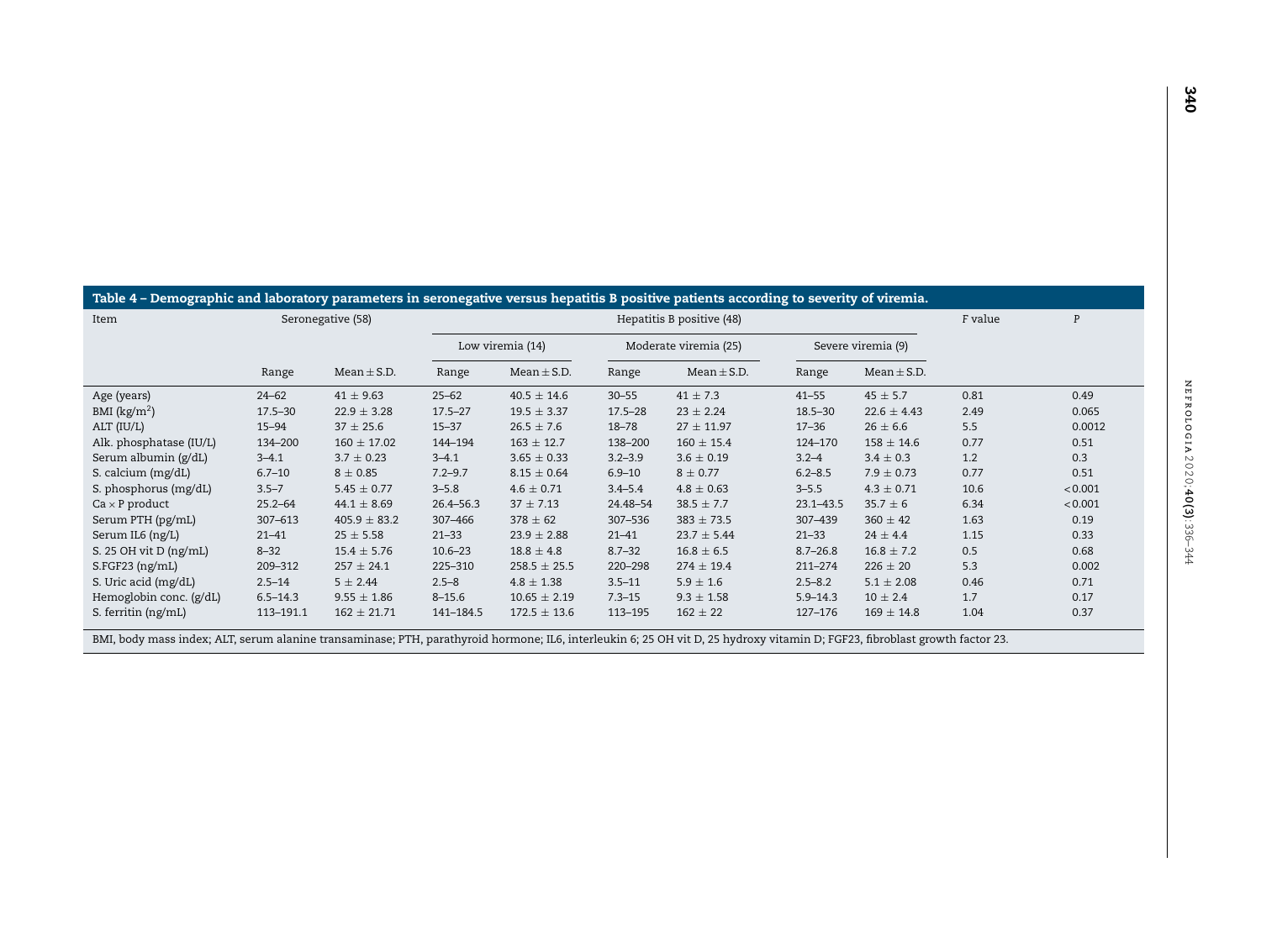| Table 5 - demographic and laboratory parameters in seronegative versus hepatitis C positive patients. |                   |                  |               |                           |         |  |  |  |  |  |  |
|-------------------------------------------------------------------------------------------------------|-------------------|------------------|---------------|---------------------------|---------|--|--|--|--|--|--|
| Item                                                                                                  | Seronegative (58) |                  |               | Hepatitis C positive (66) | P value |  |  |  |  |  |  |
|                                                                                                       | Range             | $Mean \pm S.D.$  | Range         | $Mean \pm S.D.$           |         |  |  |  |  |  |  |
| Age (years)                                                                                           | $24 - 62$         | $41 \pm 9.63$    | $24 - 62$     | $41 \pm 9.48$             | 0.88    |  |  |  |  |  |  |
| BMI $(kg/m2)$                                                                                         | $17.5 - 30$       | $22.9 \pm 3.28$  | $17.5 - 28$   | $22 \pm 2.53$             | 0.086   |  |  |  |  |  |  |
| ALT (IU/L)                                                                                            | $15 - 94$         | $37 \pm 25.6$    | $15 - 96$     | $33.5 \pm 25.6$           | 0.8     |  |  |  |  |  |  |
| Alk. Phosphatase (IU/L)                                                                               | 134-200           | $160 \pm 17.02$  | 134-186       | $162 \pm 11.25$           | 0.98    |  |  |  |  |  |  |
| Serum albumin (g/dL)                                                                                  | $3 - 4.1$         | $3.7 \pm 0.23$   | $3 - 4.1$     | $3.6 \pm 0.25$            | 0.26    |  |  |  |  |  |  |
| S. calcium (mg/dL)                                                                                    | $6.7 - 10$        | $8 + 0.85$       | $6.7 - 9.3$   | $8.1 + 0.56$              | 0.98    |  |  |  |  |  |  |
| S. phosphorus (mg/dL)                                                                                 | $3.5 - 7$         | $5.45 \pm 0.77$  | $3.4 - 7.5$   | $5.3 \pm 0.95$            | 0.65    |  |  |  |  |  |  |
| $Ca \times P$ product                                                                                 | $25.2 - 64$       | $44.1 \pm 8.69$  | $25.5 - 63.8$ | $42.9 \pm 8.8$            | 0.68    |  |  |  |  |  |  |
| Serum PTH (pg/mL)                                                                                     | $307 - 613$       | $405.9 \pm 83.2$ | $307 - 613$   | $397 \pm 89.8$            | 0.88    |  |  |  |  |  |  |
| Serum IL6 (ng/L)                                                                                      | $21 - 41$         | $25 \pm 5.58$    | $21 - 41$     | $25 \pm 5.66$             | 0.89    |  |  |  |  |  |  |
| S. 25 OH vit D (ng/mL)                                                                                | $8 - 32$          | $15.4 \pm 5.76$  | $8.7 - 32$    | $16.8 \pm 5.94$           | 0.69    |  |  |  |  |  |  |
| S. FGF23 (ng/mL)                                                                                      | 209-312           | $257 \pm 24.1$   | 205-316       | $256.5 \pm 24.3$          | 0.63    |  |  |  |  |  |  |
| S. Uric acid (mg/dL)                                                                                  | $2.5 - 14$        | $5 \pm 2.44$     | $2.5 - 11$    | $5.8 \pm 1.67$            | 0.91    |  |  |  |  |  |  |
| Hemoglobin conc. (g/dL)                                                                               | $6.5 - 14.3$      | $9.55 \pm 1.86$  | $5.7 - 12.8$  | $9 \pm 1.6$               | 0.34    |  |  |  |  |  |  |
| S. ferritin (ng/mL)                                                                                   | 113-191.1         | $162 \pm 21.71$  | 113-191       | $163.5 \pm 19.5$          | 0.5     |  |  |  |  |  |  |

BMI, body mass index; ALT, serum alanine transaminase; PTH, parathyroid hormone; IL6, interleukin 6; 25 OH vit D, 25 hydroxy vitamin D; FGF23, fibroblast growth factor 23.

was evaluated using ANNOVA test. Chi square was used to look for impact of age, gender and diabetic state on the pattern and distribution of arterial calcification.

#### Results

Results are summarized in [Tables](#page-3-0) 1–9. AC was encountered in 86 of the study cases; 66 of them in HCV group, 9 in HBV group and 11 in SN group. Calcification was more extensive in HCV group; while four of the eleven patients in SN had intimal calcification, 5 cases had medial calcification and only 2 had both intimal and medial calcification, 16 patients in HCV group had intimal calcification, 31 had medial calcification and 19 had calcification in both sites. On the other hand all cases of AC in HBV group had only intimal calcification (*P* < 0.001) ([Table](#page-3-0) 1). In addition, the score of calcification was significantly higher in HCV group; while one case of SN group had calcification spots, 5 cases had single plaque, 4 had multiple plaques and only one case had diffuse calcification, none of the cases of HCV group had calcification spots, 16 had single plaque, 31 had multiple plaques and 19 had diffuse calcification. On the other hand, 6 cases in HBV group had calcification spots and 3 had single plaque of calcification, while non of the cases in this group had either multiple plaques or diffuse calcification (*P* < 0.001 in all) [\(Table](#page-3-0) 2).

In HBV group, calcification was only encountered in patients with high viremia, while all patients in HCV group had calcification. The level of viremia had an influence on the site and pattern of calcification in HCV group. While all low viremia cases showed intimal solitary plaque of calcification, all cases with moderate viremia had multiple plaques of medial calcification, all patients suffering high viremia had diffuse calcification involving both intimal and medial layers (*P* < 0.001 in all) [\(Table](#page-3-0) 2).

[Table](#page-3-0) 3 shows statistical analysis of the different clinical and biochemical parameters studied in HBV group in comparison to SN group. HBV group had significantly higher serum ALT and lower serum P, CaxP product and PTH in comparison to SN group. On comparison of SN group to HBV subgroups with different grades of viremia, significant differences were encountered. In addition there was significant difference in serum FGF23 likely due to lower level in patients with high viremia ([Table](#page-4-0) 4).

There is no significant difference between the SN and HCV group in any of the studied clinical and laboratory parameters (Table 5). On the other hand, there was significant difference in BMI, serum P and serum Ca x P product between SN group and HCV subgroups with different grades of viremia [\(Table](#page-6-0) 6).

Diabetic status, patient age or gender did not have any significant impact on the incidence, pattern or distribution in the different studied groups [\(Tables](#page-7-0) 7–9).

#### Discussion

In our previous study of the prevalence of hepatitis virus infection among incident hemodialysis patients, HCV antibody was encountered in 22.9% 0f patients and HBsAg was detected in 1.4% of patients. $13$  Although arterial calcification was thoroughly studied in incident hemodialysis patients, $2,14-16$  its association with hepatitis infection was not analyzed. The only study of arterial calcification in HCV infected CKD patient has looked for aortic arch calcification among prevalent hemodialysis patients.<sup>[17](#page-8-0)</sup> On the other hand, the association of HBV infection with vascular calcification among CKD patients was not studied before.

In the current study, we used arterial samples obtained during the creation of radio-cephalic fistula before starting hemodialysis treatment. Although the histo-pathologic examination can detect tiny calcification spots not readily detected by radiologic techniques, this examination is limited to the site of sampling contrary to radiologic examination. However, histo-pathologic examination did facilitate the proper judgment of the site and pattern of arterial calcification.

The findings obtained in the current study were striking. First, they confirmed the increased tendency of HCV patients to develop calcification. Second, the HCV group did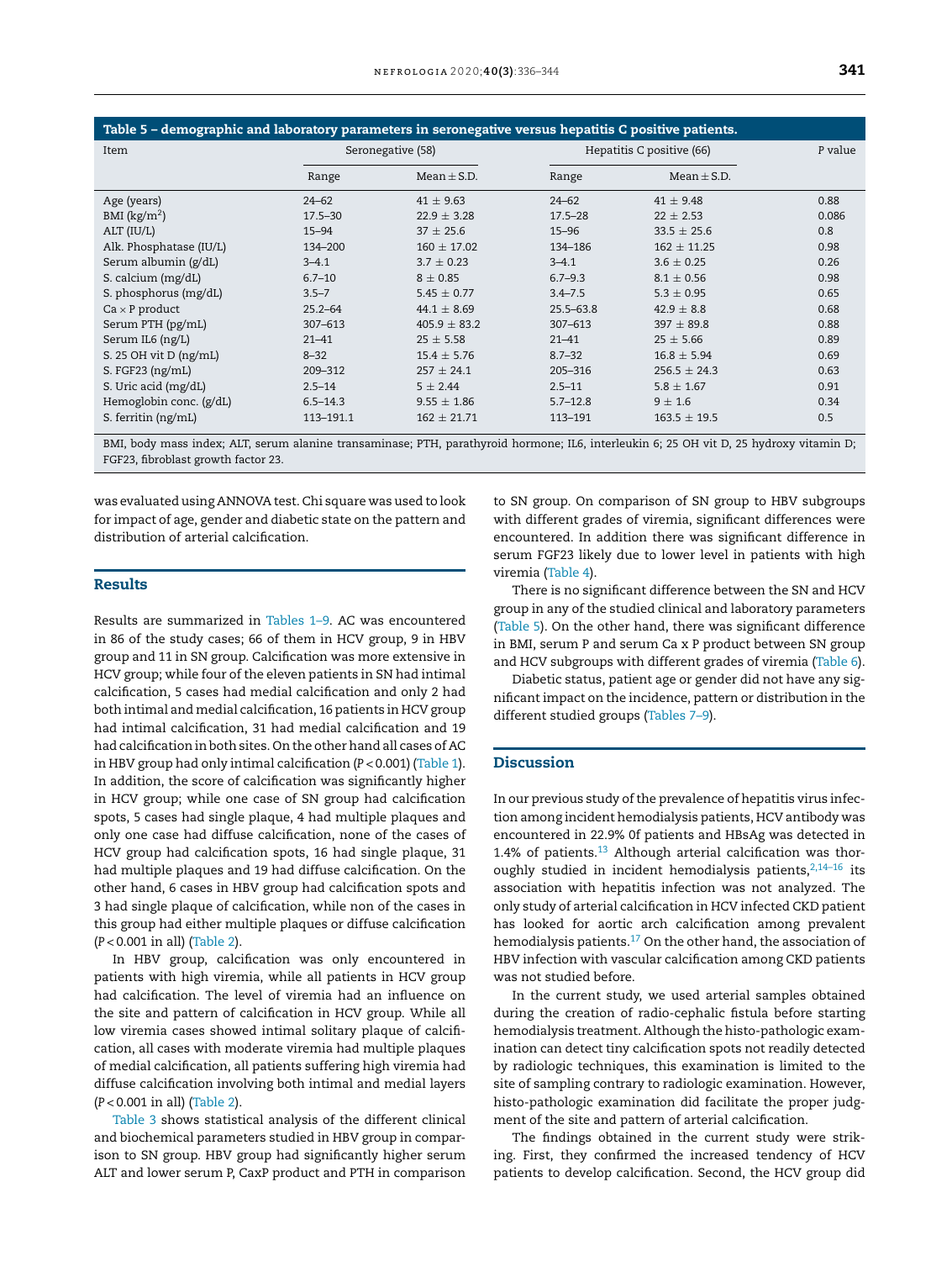<span id="page-6-0"></span>

| Table 6 – demographic and laboratory parameters in seronegative versus hepatitis C positive patients according to severity of viremia. |                                          |                   |               |                           |              |                       |              |                                                      |      |       |  |  |
|----------------------------------------------------------------------------------------------------------------------------------------|------------------------------------------|-------------------|---------------|---------------------------|--------------|-----------------------|--------------|------------------------------------------------------|------|-------|--|--|
| Item                                                                                                                                   |                                          | Seronegative (58) |               | Hepatitis C positive (66) |              |                       |              |                                                      |      | P     |  |  |
|                                                                                                                                        |                                          |                   |               | Low viremia (16)          |              | Moderate viremia (31) |              | Severe viremia (19)                                  |      |       |  |  |
|                                                                                                                                        | Range                                    | Mean $\pm$ S.D.   | Range         | $Mean \pm S.D.$           | Range        | $Mean \pm S.D.$       | Range        | $Mean \pm S.D.$                                      |      |       |  |  |
| Age (years)                                                                                                                            | $24 - 62$                                | $41 \pm 9.63$     | $33 - 62$     | $45 \pm 8.55$             | $24 - 55$    | $38 \pm 9.9$          | $27 - 62$    | $41 \pm 8.9$                                         | 1.4  | 0.24  |  |  |
| BMI $(kg/m2)$                                                                                                                          | $17.5 - 30$                              | $22.9 \pm 3.28$   | $18.9 - 28$   | $22.75 \pm 2.6$           | $17.5 - 26$  | $21 \pm 2.2$          | $17.5 - 26$  | $22.6 \pm 2.4$                                       | 3.8  | 0.012 |  |  |
| ALT (IU/L)                                                                                                                             | $15 - 94$                                | $37 \pm 25.6$     | $18 - 62$     | $25 \pm 15.9$             | $15 - 92$    | $34 \pm 25.7$         | $15 - 96$    | $34 \pm 30.2$                                        | 1.34 | 0.26  |  |  |
| Alk. phosphatase (IU/L)                                                                                                                | 134-200                                  | $160 \pm 17.02$   | 134-170       | $160 \pm 10.1$            | 146-184      | $164 \pm 10.6$        | 140-186      | $160 \pm 12.6$                                       | 0.78 | 0.50  |  |  |
| Serum albumin (g/dL)                                                                                                                   | $3 - 4.1$                                | $3.7 \pm 0.23$    | $3.3 - 4.1$   | $3.6 \pm 0.21$            | $3 - 4.1$    | $3.6 \pm 0.26$        | $3 - 3.9$    | $3.6 \pm 0.24$                                       | 2.15 | 0.098 |  |  |
| S. calcium (mg/dL)                                                                                                                     | $6.7 - 10$                               | $8 \pm 0.85$      | $6.7 - 8.5$   | $8 \pm 0.5$               | $7.3 - 9.2$  | $8.2 \pm 0.53$        | $7 - 9.3$    | $8 \pm 0.63$                                         | 0.78 | 0.50  |  |  |
| S. phosphorus (mg/dL)                                                                                                                  | $3.5 - 7$                                | $5.45 \pm 0.77$   | $3.4 - 5.9$   | $4.75 \pm 0.8$            | $3.6 - 7.5$  | $5.3 \pm 0.99$        | $4 - 7$      | $6 \pm 0.8$                                          | 3.88 | 0.011 |  |  |
| $Ca \times P$ product                                                                                                                  | $25.2 - 64$                              | $44.1 \pm 8.69$   | $25.5 - 49.3$ | $38 \pm 7.87$             | $27 - 63.8$  | $42.3 \pm 9$          | $28 - 58$    | $47.3 \pm 7.4$                                       | 3.1  | 0.03  |  |  |
| Serum PTH (pg/mL)                                                                                                                      | $307 - 613$                              | $405.9 \pm 83.2$  | 307-577       | $473 \pm 82.1$            | 307-613      | $341.5 \pm 98.1$      | 307-591      | $369.2 \pm 72.7$                                     | 1.78 | 0.15  |  |  |
| Serum IL6 (ng/L)                                                                                                                       | $21 - 41$                                | $25 \pm 5.58$     | $22.6 - 41$   | $23.6 \pm 6.3$            | $21 - 41$    | $24 \pm 4.97$         | $21 - 39$    | $27 \pm 5.85$                                        | 1.43 | 0.24  |  |  |
| S. 25 OH vit $D$ (ng/mL)                                                                                                               | $8 - 32$                                 | $15.4 \pm 5.76$   | $8.7 - 26.8$  | $16.5 \pm 5.8$            | $8.7 - 26.8$ | $15.4 \pm 5.9$        | $9 - 32$     | $17.5 \pm 6.27$                                      | 0.27 | 0.85  |  |  |
| $S.FGF23$ (ng/mL)                                                                                                                      | 209-312                                  | $257 \pm 24.1$    | 220-293       | $241 \pm 22.8$            | 205-316      | $257 \pm 25$          | 219-294      | $268 \pm 23.2$                                       | 1.37 | 0.25  |  |  |
| S. Uric acid (mg/dL)                                                                                                                   | $2.5 - 14$                               | $5 \pm 2.44$      | $2.5 - 10$    | $5.5 \pm 2.07$            | $3.5 - 11$   | $6 \pm 1.5$           | $2.5 - 8.2$  | $5 \pm 1.5$                                          | 0.4  | 0.75  |  |  |
| Hemoglobin conc. (g/dL)                                                                                                                | $6.5 - 14.3$                             | $9.55 \pm 1.86$   | $5.7 - 11.1$  | $9 \pm 1.7$               | $6 - 12.5$   | $9 \pm 1.65$          | $7.4 - 12.8$ | $9.5 \pm 1.4$                                        | 1.43 | 0.23  |  |  |
| S. ferritin (ng/mL)<br>$- - - - -$                                                                                                     | 113-191.1<br>$\sim$ $\sim$ $\sim$ $\sim$ | $162 \pm 21.71$   | 113-191       | $162.8 \pm 22.7$          | 113-191      | $163.5 \pm 18.8$      | 114.5-183    | $169 \pm 18.5$<br>$\sim$ $\sim$ $\sim$ $\sim$ $\sim$ | 0.26 | 0.85  |  |  |

BMI, body mass index; ALT, serum alanine transaminase; PTH, parathyroid hormone; IL6, interleukin 6; 25 OH vit D, 25 hydroxy vitamin D; FGF23, fibroblast growth factor 23.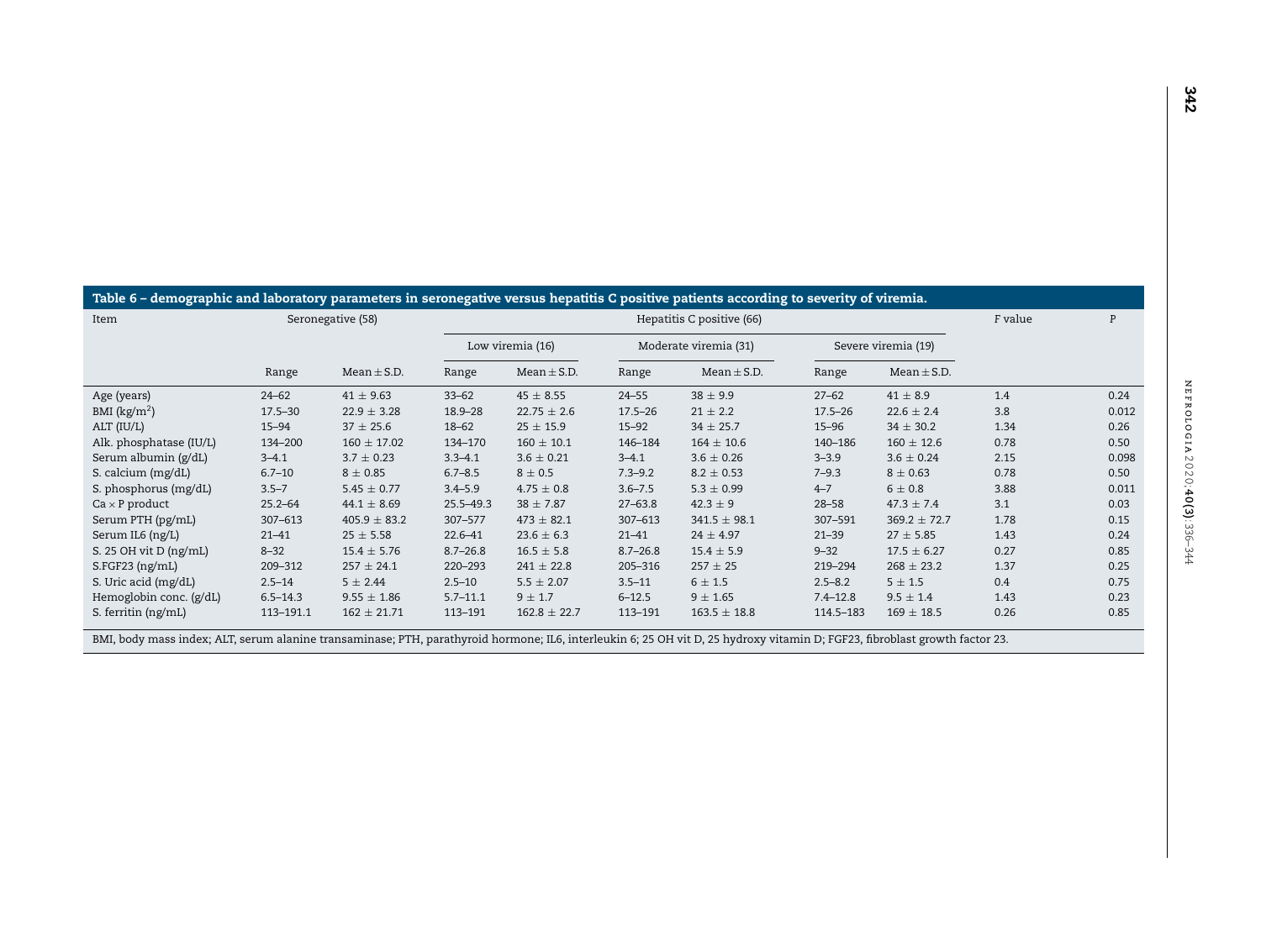<span id="page-7-0"></span>

|                                                                  |                                               |                                      | Table 7 - Impact of diabetes on site and pattern of calcification. |                                           |                                                               |                                         |                                       |                                         |  |  |
|------------------------------------------------------------------|-----------------------------------------------|--------------------------------------|--------------------------------------------------------------------|-------------------------------------------|---------------------------------------------------------------|-----------------------------------------|---------------------------------------|-----------------------------------------|--|--|
| Study group                                                      | Site of calcification in the 3 studied groups |                                      |                                                                    |                                           |                                                               |                                         |                                       |                                         |  |  |
|                                                                  | Intimal                                       |                                      |                                                                    |                                           | Medial                                                        |                                         | Intimal & medial                      |                                         |  |  |
|                                                                  | Diabetic cases                                |                                      | Non-diabetic                                                       | Diabetic cases                            | Non-diabetic                                                  |                                         | Diabetic cases                        | Non-diabetic                            |  |  |
| Sero-negative<br>HBV group                                       | 2/58(3.4%)<br>2/48(4.2%)                      |                                      | 2/58(3.4%)<br>7/48 (14.6%)                                         | 2/58(3.4%)<br>0/48(0%)                    | 3/58(5.2%)<br>0/48(0%)                                        |                                         | 0/58(0%)<br>0/48(0%)                  | 2/58(3.4%)<br>0/48(0%)                  |  |  |
| HCV group<br>Chi-square<br>P value                               | $3/66$ (4.5%)                                 |                                      | 13/66 (20%)                                                        | $6/66$ (9%)                               | 25/66 (38%)<br>0.0062<br>0.937458                             |                                         | 3/66(5%)                              | 17/66 (26%)                             |  |  |
| Study group                                                      |                                               |                                      |                                                                    |                                           | Pattern of calcification in the 3 studied groups              |                                         |                                       |                                         |  |  |
|                                                                  | Spots                                         |                                      | Single segment                                                     |                                           | Multiple segments                                             |                                         |                                       | Diffuse                                 |  |  |
|                                                                  | Diabetic cases                                | Non-diabetic                         | Diabetic cases                                                     | Non-diabetic                              | Diabetic cases                                                | Non-diabetic                            | Diabetic cases                        | Non-diabetic                            |  |  |
| Sero-negative<br>HBV group<br>HCV group<br>Chi-square<br>P value | 0/58(0%)<br>2/48(4.2%)<br>0/66(0%)            | 1/58(1.7%)<br>4/48(8.4%)<br>0/66(0%) | 2/58(3.4%)<br>0/48(0%)<br>$3/66$ (4.5%)                            | 3/58(5.2%)<br>3/48(6.3%)<br>13/66 (19.7%) | 2/58(3.4%)<br>0/48(0%)<br>$6/66$ (9.1%)<br>0.0062<br>0.937458 | 2/58(3.4%)<br>0/48(0%)<br>25/66 (37.9%) | 0/58(0%)<br>0/48(0%)<br>$3/66$ (4.5%) | 1/58(1.7%)<br>0/48(0%)<br>17/66 (25.8%) |  |  |

#### Table 8 – Impact of Age on site and pattern of calcification.

| Study group   |               | Site of calcification in the 3 studied groups |               |                                                  |                   |               |               |                  |  |  |
|---------------|---------------|-----------------------------------------------|---------------|--------------------------------------------------|-------------------|---------------|---------------|------------------|--|--|
|               |               | Intimal                                       |               |                                                  | Medial            |               |               | Intimal & medial |  |  |
|               | Age 52-62     |                                               | Age < 52      |                                                  | Age < 52          |               | Age 52-62     | Age < 52         |  |  |
| Sero-negative | 2/58(3%)      |                                               | 2/58(3.4%)    | 1/58(2%)                                         | 4/58(6.9%)        |               | 1/58(0%)      | 1/58(1.7%)       |  |  |
| HBV group     | 2/48(4%)      |                                               | 7/48 (15%)    | 0/48(0%)                                         | 0/48(0%)          |               | 0/48(0%)      | 0/48(0%)         |  |  |
| HCV group     | $2/66$ (3%)   |                                               | 14/66 (21%)   | 3/66(5%)                                         | 28/66 (42%)       |               | 3/66(5%)      | 16/66 (24%)      |  |  |
| Chi-square    |               |                                               |               |                                                  | 0.1812            |               |               |                  |  |  |
| P value       |               |                                               |               |                                                  | 0.6703            |               |               |                  |  |  |
| Study group   |               |                                               |               | Pattern of calcification in the 3 studied groups |                   |               |               |                  |  |  |
|               |               | Spots                                         |               | Single segment                                   | Multiple segments |               |               | Diffuse          |  |  |
|               | Age 52-62     | Age < 52                                      | Age 52-62     | Age $< 52$                                       | Age 52-62         | Age $< 52$    | Age 52-62     | Age < 52         |  |  |
| Sero-negative | 1/58(1.7%)    | 0/58(0%)                                      | 1/58(1.7%)    | 4/58(6.8%)                                       | 2/58(3.4%)        | 2/58(3.4%)    | 0/58(0%)      | 1/58(1.7%)       |  |  |
| HBV group     | $1/48(2.1\%)$ | 5/48 (10.4%)                                  | $1/48(2.1\%)$ | 2/48(4.2%)                                       | 0/48(0%)          | 0/48(0%)      | 0/48(0%)      | 0/48(0%)         |  |  |
| HCV group     | 0/66(0%)      | 0/66(0%)                                      | 2/66(3%)      | 14/66 (21.2%)                                    | $3/66$ (4.5%)     | 28/66 (42.4%) | $3/66$ (4.5%) | 16/66 (24.2%)    |  |  |
| Chi-square    |               |                                               |               |                                                  | 0.1812            |               |               |                  |  |  |
| P value       |               |                                               |               |                                                  | 0.670307          |               |               |                  |  |  |

develop AC whatever the magnitude of viremia. Third, contrary to SN and HBV groups, HCV patients do not develop calcification spots; all HCV patient had either segmental or diffuse calcification. Fourth, the higher the level of viremia the more is the calcification score; while patients with low viremia had solitary calcification plaque, patients with moderate viremia showed multiple calcification plaques and high viremia patients had diffuse calcification. If these findings would be confirmed by future studies, they should stimulate for early detection and treatment of HCV infection among CKD patients.

On the contrary, HBV infection seems to suppress the development of medial calcification. This finding needs verification in future studies. All patients that had calcification in this group were in the high viremia subgroup. All these patients had intimal calcification that was in the form of microcalcification in two-thirds of the affected cases while the remaining one third had solitary calcification plaque. Although there was a significant difference in serum P and  $Ca \times P$  product in between the SN and HBV subgroups, these parameters were lower in the high viremia group that developed intimal calcifications. A similar finding is observed among low viremia HCV subgroup. Disturbance in mineral metabolism cannot thus explain the increased tendency and severity of calcification among the HCV group nor the intimal calcification among the high viremia HBV subgroup. This can be also applied to age, gender, diabetic state, serum PTH, 25 (OH) vit. D, FGF23 and IL6.

According to this study, HCV infection should be added as one of the non-traditional risk factors of AC in CKD patients. However, many inquiries have been created and need further intensive work to find the proper answers.